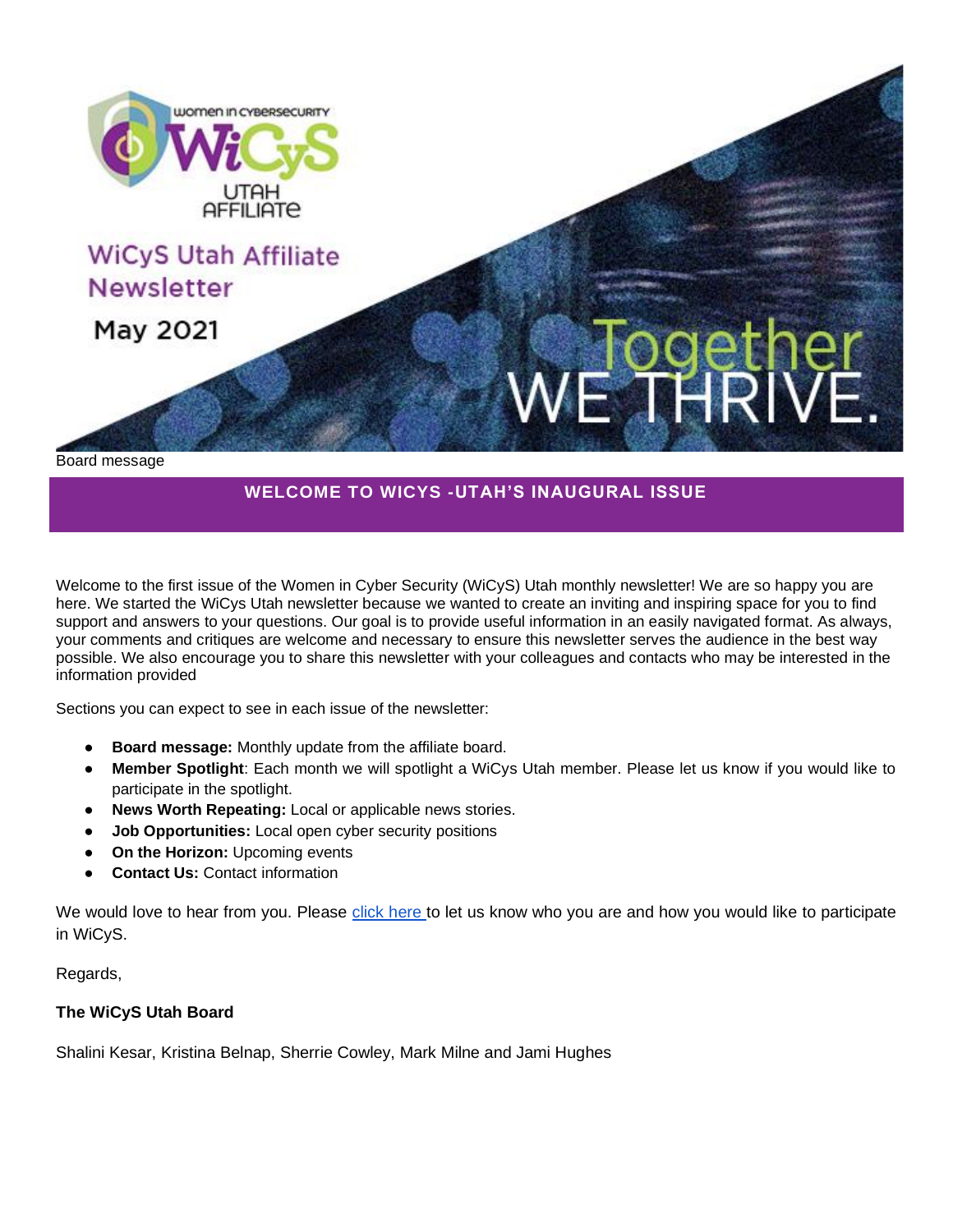## **MEMBER SPOTLIGHT**

#### **Elizabeth Beauchman**

Elizabeth Beauchman is the Sr. Director of Identity and Access Management within the Security organization at HealthEquity. She is responsible for the strategy and execution of the Identity and Access Management (IAM) and Privileged Access Management (PAM) Program. She currently devotes a great deal of her attention to the IAM and PAM maturation and implementation, streamlining processes, improving authentication and authorization, creating IAM awareness through the support of executive leadership and team members, and championing change via an IAM aware culture within HealthEquity. Elizabeth has spent the bulk of her career in Cyber Security IAM originations, within financial services and is now pairing financial services and healthcare at HealthEquity. She grew an appreciation for IAM while leading large offshore operations



organizations. She quickly noted how impactful thoughtful access and identity solutions can simplify and streamline business processes, enhance the user and client experience, and mitigate and reduce risk. Elizabeth has a wellestablished track record of building strong teams and is always willing to accept new challenges in an effort to strengthen security within an organization.

Elizabeth currently lives in Scottsdale, Arizona. She graduated with a degree in Political Science and then went on to earn a Master of Business Administration. Elizabeth has a passion for learning, travel, sports, volunteering, and spending time with family and friends. In her time away from work you can often find her at a trailhead, running, or doing something active outside. In addition, she loves to volunteer and work with young girls and women in an effort to make a meaningful impact and foster empowerment for the future.

### ∙ **Briefly describe what you do all day.**

I spend most of my day driving the IAM strategy and roadmap, working across the organization to improve processes and depth of IAM and PAM control, addressing organization wide risks and issues, and partnering with internal and external audit**.**

## ∙ **What's the best thing about cyber security, what is the hardest?**

If you ask me what's the best and worst thing about Cyber Security I will tell you - constant change and a challenge. You will never be bored and there will always be a new puzzle to solve or new challenges to take on.

### ∙ **Fill in the blank: I once met…**

A family of angry javelinas in my neighborhood and I have never run so fast.

### ∙ **What inspires you?**

I am inspired by the opportunities to make positive and meaningful changes, build strong teams, and help others grow personally and professionally.

## ∙ **What are five words (or less) of advice for others in your profession?**

Continually ask how and why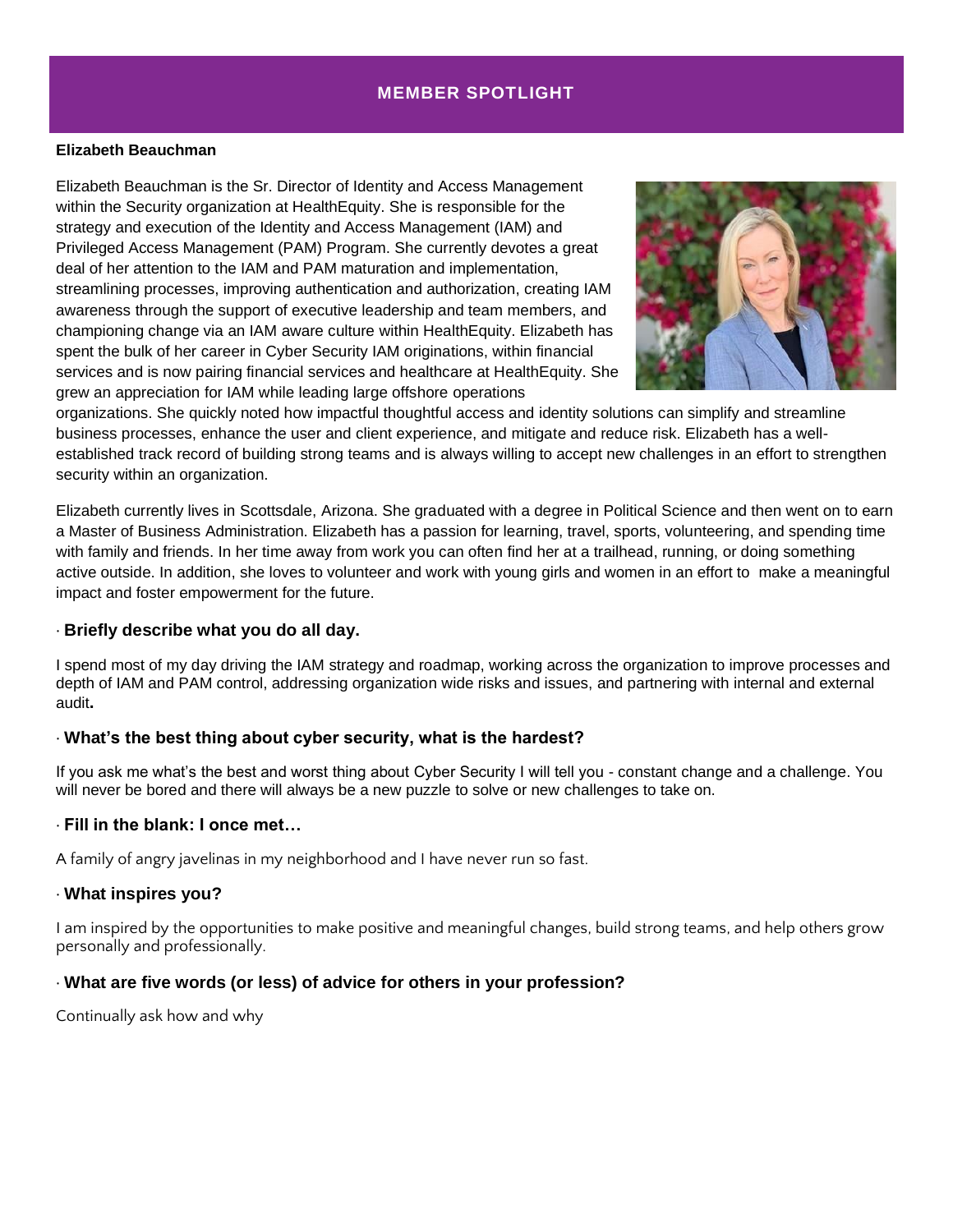### **NEWS WORTH REPEATING**



updated frequently throughout the year.

#### **Facebook's Return to Work Program**

**F**acebook is launching its Return to Work program for the fourth year, and they are looking for people who have had a career break of 2 or more years to join the Spring group of Returners! This supportive environment is the perfect place for those with a career break to reemerge in their professional careers.

To learn more, we recommend reading this article **[\(https://lnkd.in/gzTU8Vf\)](https://nam11.safelinks.protection.outlook.com/?url=https%3A%2F%2Flnkd.in%2FgzTU8Vf&data=04%7C01%7Ckbelnap%40healthequity.com%7Ca2513b27aff94396e08c08d8f9533cf8%7Cc5d0ad888f9343b89b7cc8a3bb8e410a%7C0%7C1%7C637533483192530832%7CUnknown%7CTWFpbGZsb3d8eyJWIjoiMC4wLjAwMDAiLCJQIjoiV2luMzIiLCJBTiI6Ik1haWwiLCJXVCI6Mn0%3D%7C2000&sdata=VpxiUNmAZQwSz8goo3G1uoqCLkmoDNpZ%2FVIqjCLWGdo%3D&reserved=0)**, which details the stories of three Returners as they successfully transitioned into roles at Facebook after graduation. For those ready to apply, we encourage reviewing our careers site **[\(https://lnkd.in/gErVR4G\)](https://nam11.safelinks.protection.outlook.com/?url=https%3A%2F%2Flnkd.in%2FgErVR4G&data=04%7C01%7Ckbelnap%40healthequity.com%7Ca2513b27aff94396e08c08d8f9533cf8%7Cc5d0ad888f9343b89b7cc8a3bb8e410a%7C0%7C1%7C637533483192540830%7CUnknown%7CTWFpbGZsb3d8eyJWIjoiMC4wLjAwMDAiLCJQIjoiV2luMzIiLCJBTiI6Ik1haWwiLCJXVCI6Mn0%3D%7C2000&sdata=dRcNXfUbxTSpwGUMt6swblXg1RtNXWycd3hjPvl21Yw%3D&reserved=0)** regularly, as roles are



**[Register](https://register.gotowebinar.com/register/4558631698304396559)** now to attend our next WiCyS Utah Conference on May 14th.The online webinar will feature Merritt Baer from the Office of CISO at AWS and Kat Baclay, an FBI Special Agent.

Merritt Baer is the Principal Security Architect for Amazon Web Services (AWS) and an Adjunct Professor for the University of Maryland. She will talk to us about her journey from Harvard Law School to cybersecurity and the continual advancements she is seeing in cloud protections.

Our second speaker is Kat Barclay, an FBI Special Agent, who has worked with the FBI Cyber Task Force. She will walk through the latest threats impacting our nation, her path to joining the FBI, and how cyber is impacting crime today.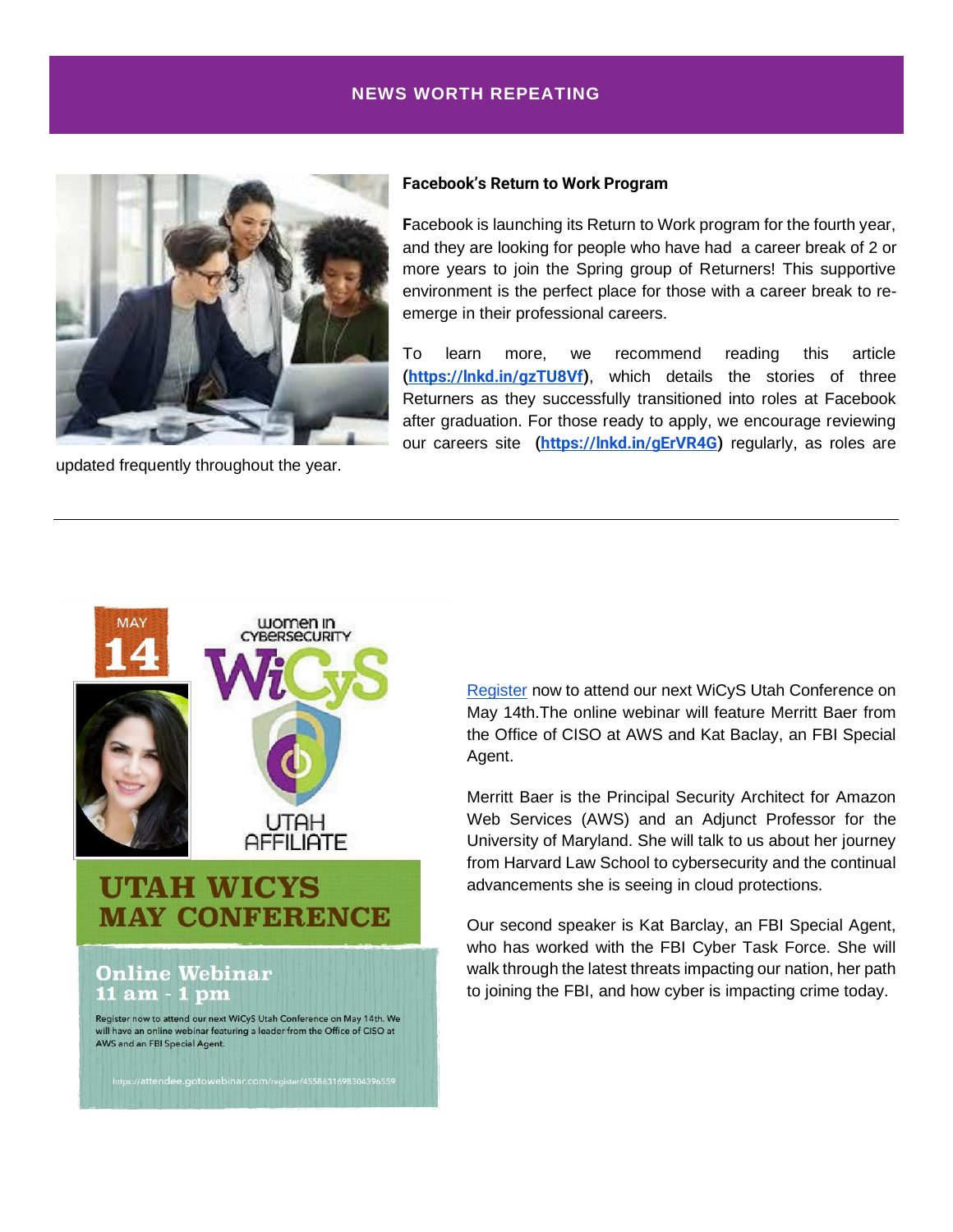# **JOB OPPORTUNITIES**

Information Security Analyst - [Technology Compliance \(Remote\)](https://nam11.safelinks.protection.outlook.com/?url=https%3A%2F%2Finternal-progleasing.icims.com%2Fjobs%2F4968%2Fjob&data=04%7C01%7Ckbelnap%40healthequity.com%7Cfa349c27fdd04f5a8e0608d8fed3a150%7Cc5d0ad888f9343b89b7cc8a3bb8e410a%7C0%7C0%7C637539532185764557%7CUnknown%7CTWFpbGZsb3d8eyJWIjoiMC4wLjAwMDAiLCJQIjoiV2luMzIiLCJBTiI6Ik1haWwiLCJXVCI6Mn0%3D%7C1000&sdata=lb5n0mcY0Sbm3Ut5IU5KBGWbj0z8o1%2FfgEaNe76%2BZAU%3D&reserved=0)

Progressive Leasing is currently seeking a high energy technology professional looking to expand their career in the security space as an Information Security Analyst - Technology

Compliance (Remote). An ideal candidate will have a strong technology background and possess top notch communication, collaboration, and organizational skills. In this role you will

be a member of a security team focused on delivering governance, risk, and compliance initiatives. This role will provide you with the opportunity to bring your skills to a growing team…

**Job ID**

2021-4968

## [Senior Information Security Engineer \(Remote\)](https://nam11.safelinks.protection.outlook.com/?url=https%3A%2F%2Finternal-progleasing.icims.com%2Fjobs%2F4855%2Fjob&data=04%7C01%7Ckbelnap%40healthequity.com%7Cfa349c27fdd04f5a8e0608d8fed3a150%7Cc5d0ad888f9343b89b7cc8a3bb8e410a%7C0%7C0%7C637539532185764557%7CUnknown%7CTWFpbGZsb3d8eyJWIjoiMC4wLjAwMDAiLCJQIjoiV2luMzIiLCJBTiI6Ik1haWwiLCJXVCI6Mn0%3D%7C1000&sdata=erS2EFbx5IgJBuJwnYrQ%2BAcLhYJx0FWCKsMsFDDdC0g%3D&reserved=0)

The Senior Information Security Engineer (Remote) provides consulting and guidance on enterprise-wide security operations, solutions, and architecture internally during the lifecycle of IT systems for the purpose of threat and vulnerability management. This role will be focused on the implementation, support, and design of our security operations and technology as it pertains to assessments, network infrastructure, system monitoring, PCI DSS compliance, and regulatory compliance. Documentation, technical leadership and knowledge transfer are… **Job ID**

2021-4855

# Security Engineer - [Information Risk \(Remote\)](https://nam11.safelinks.protection.outlook.com/?url=https%3A%2F%2Finternal-progleasing.icims.com%2Fjobs%2F4943%2Fjob&data=04%7C01%7Ckbelnap%40healthequity.com%7Cfa349c27fdd04f5a8e0608d8fed3a150%7Cc5d0ad888f9343b89b7cc8a3bb8e410a%7C0%7C0%7C637539532185774555%7CUnknown%7CTWFpbGZsb3d8eyJWIjoiMC4wLjAwMDAiLCJQIjoiV2luMzIiLCJBTiI6Ik1haWwiLCJXVCI6Mn0%3D%7C1000&sdata=3v5N8hoZqrh0UuCRgogcIoDTBwDcifVU2NWEimj%2BbBU%3D&reserved=0)

Progressive Leasing is seeking a Security Engineer - Information Risk (Remote) who will support the enterprisewide Information Risk solutions with focus in the data loss prevention,

business resiliency, and identity and access management space. This role will be supporting our DR\BCP\Crisis Management program and our Data Loss Prevention program and

management to ensure enterprise standards and regulatory compliance requirements are met. Documentation and the ability to effectively collaborate and influence without direct le…

**Job ID** 2021-4943

[Information Security Operations Director](https://nam11.safelinks.protection.outlook.com/?url=https%3A%2F%2Finternal-progleasing.icims.com%2Fjobs%2F5062%2Fjob&data=04%7C01%7Ckbelnap%40healthequity.com%7Cfa349c27fdd04f5a8e0608d8fed3a150%7Cc5d0ad888f9343b89b7cc8a3bb8e410a%7C0%7C0%7C637539532185774555%7CUnknown%7CTWFpbGZsb3d8eyJWIjoiMC4wLjAwMDAiLCJQIjoiV2luMzIiLCJBTiI6Ik1haWwiLCJXVCI6Mn0%3D%7C1000&sdata=S41n72f7%2B1sfxXRMSYmgoA%2Bnc9h6criXFS3ow61q3bA%3D&reserved=0) (Work from Home Local)

The Security Operations Director leads a team that works to provide day-to-day security operations. The team manages our security controls including blue teaming, manual reviews,

and security incidents. This role will not only require leadership expertise to lead a team, but will also require hands-on technical security operations expertise. This role will report

directly to the Chief Information Security Officer. This role can be performed remotely anywhere in the US or from one of our office locations in Draper, UT or Glendale, AZ. ESSENTIAL F…

**Job ID**

2021-5062